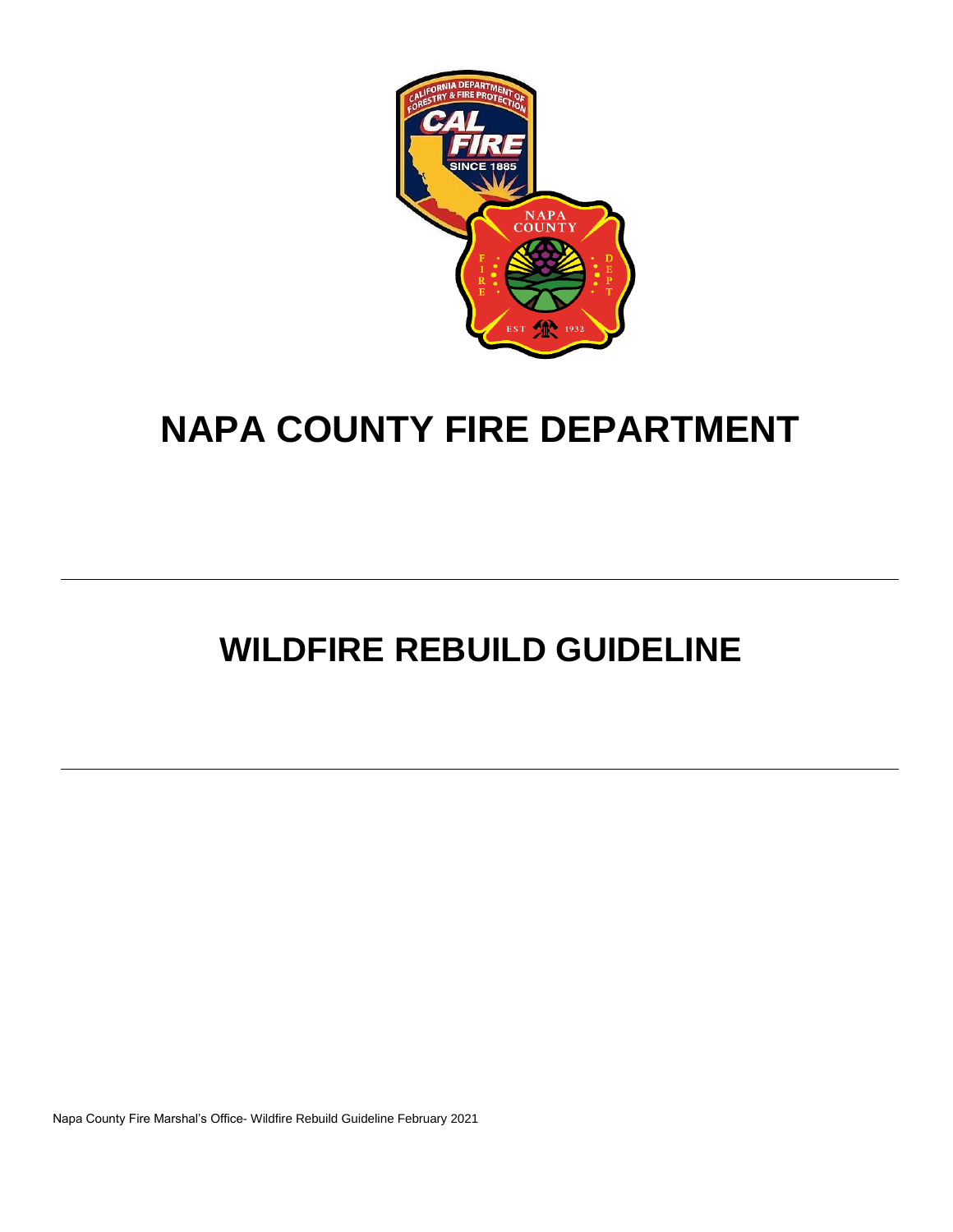# **Table of Contents**

| VII-  |
|-------|
| VIII- |
|       |
|       |
|       |
|       |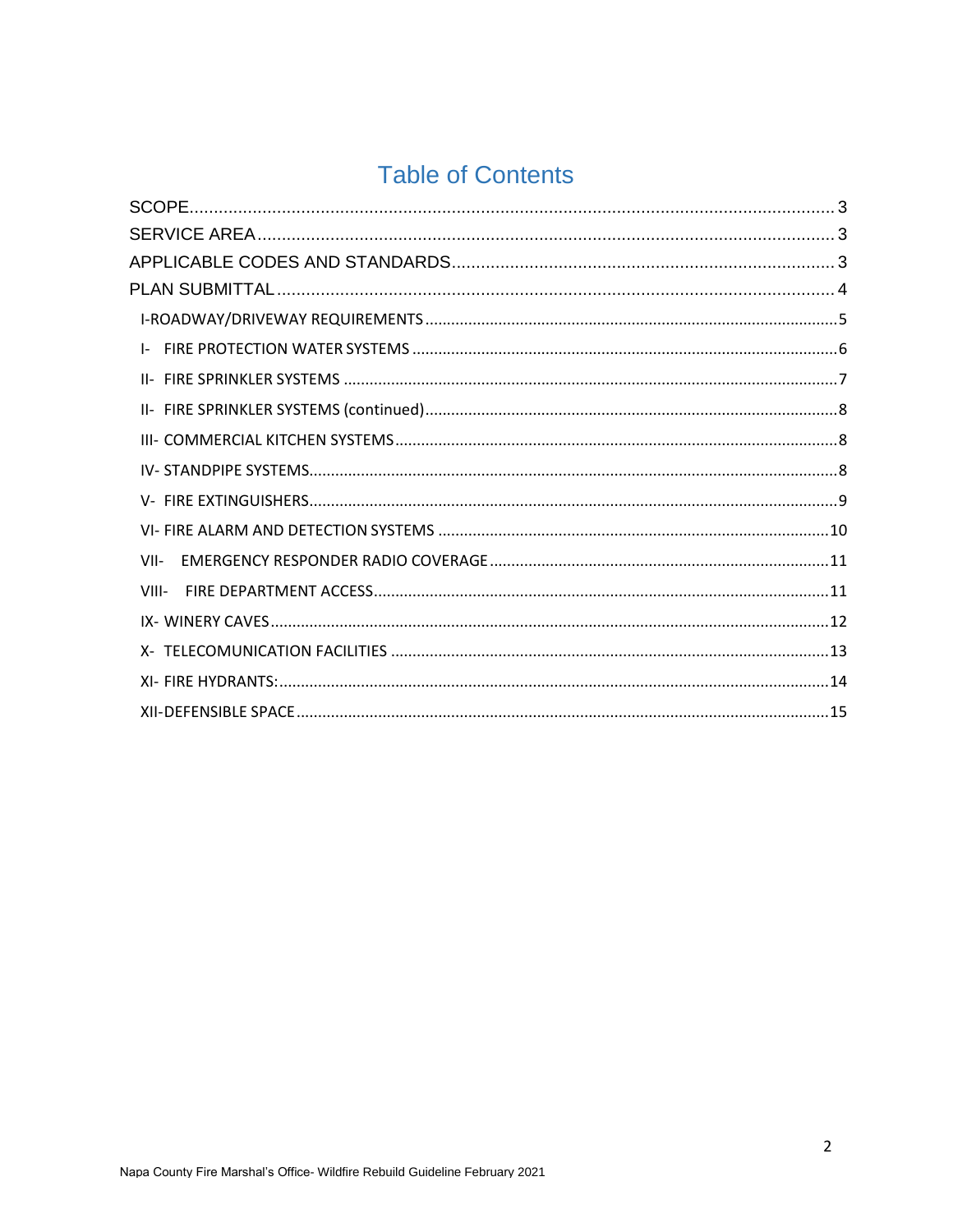# <span id="page-2-0"></span>**SCOPE**

This is a guideline intended for owners, builders and contractors. Where a conflict exists between the provisions of this development guide and the Municipal Code or Fire Code, the code shall govern.

#### <span id="page-2-1"></span>**SERVICE AREA**

With some exceptions, the Napa County Fire Marshal's Office is the Fire Code's "Authority Having Jurisdiction (AHJ)" in our service area. As written in the Napa County Municipal Code:

"This code shall apply to all unincorporated areas of Napa County for the purpose of establishing minimum fire safety requirements for development in unincorporated Napa County. Exception: Property located in unincorporated Napa County within the American Canyon Fire Protection District shall follow the ordinances adopted by that District." (\*1)

(For the town of Yountville, please refer to the associated page in the table of contents.)

# <span id="page-2-2"></span>**APPLICABLE CODES AND STANDARDS**

Napa County has adopted the 2019 California Fire Code (including Chapter 4, Appendix B and Appendix C), with local modifications (\*2). Please note: This includes 2019 California Fire Code Chapter 80, which modifies many of the NFPA standards.

The 2019 California Building, Residential and Fire Codes [Codes \(ca.gov\)](https://www.dgs.ca.gov/BSC/Codes)

Local modification to these codes can be found here:

[https://library.municode.com/ca/napa\\_county/codes/code\\_of\\_ordinances?nodeId=TIT15BUCO](https://library.municode.com/ca/napa_county/codes/code_of_ordinances?nodeId=TIT15BUCO)

All NFPA standards can be accessed online, free of charge here: <https://www.nfpa.org/codes-and-standards/all-codes-and-standards/free-access>

Fire Department required access roads shall comply with the Napa County Road & Streets Standards. (\*3) The standard can be found here:

https://www.countyofnapa.org/1895/Engineering-Division

As codes and standards change over time, it is recommended that the references are consulted prior to each submittal.

- (\*1) Napa County Municipal Code Section 15.32.030
- (\*2) Napa County Municipal Code Section 15.32.010
- (\*3) Napa County Municipal Code Section 15.32.070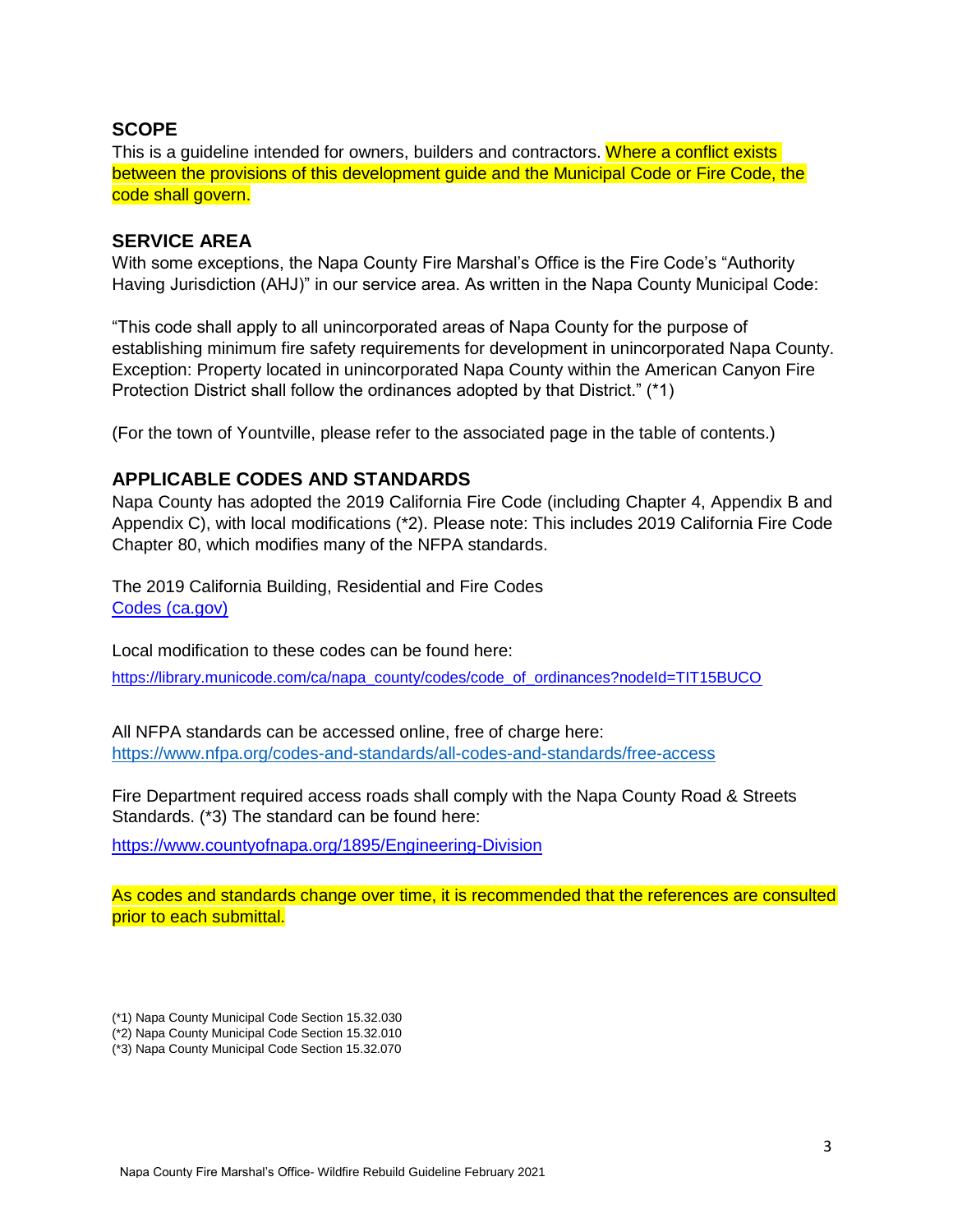# <span id="page-3-0"></span>**PLAN SUBMITTAL**

Please contact Napa County Planning, Building, Environmental Services (PBES) for information on current Building Permit submittal requirements. PBES can be reached at (707) 253-4417.

For all building permits that require fire systems (fire sprinklers, alarms, etc.) separate permit applications/submittals are required from the Fire Division for these systems.

For new construction that is not considered a wildfire rebuild, Building Permit shall not be approved by the Fire Division until all required separate fire permit applications/submittals have been received review (no deferred submittals).

For new construction that is considered a wildfire rebuild, required separate fire permit submittals may be deferred **(deferred fire submittals are acceptable ONLY for wildfire rebuild projects).**

Electronic Submittals are available for Tents, Fire Sprinklers and Fire Alarm Systems at: <https://citizen.countyofnapa.org/citizenaccess/>

Paper plans for review by the Fire Division shall be submitted to the Napa County Planning, Building & Environmental Services Department (PBES) at 1195 Third Street (2nd Floor), Napa, Ca 94559.

PBES will forward all plans that require review by the Fire Division to our office. Plans will be returned to PBES with an approval or a list of comments requiring additional action.

A minimum of two submittal sets are required. Be advised that a revision on one permit may require a revision on one or more associated permits.

The following information will help expedite the plan review process:

1) A clearly worded scope of work, including the reference to Codes and Standards used.

2) Record or permit numbers (BYY-XXXXX and FYY-XXXXX) of associated permits.

3) APN (Parcel number).

4) All specific information that the Code or Standard used indicates should be included for review.

5) Valid contact information including a name, a phone number and an email address.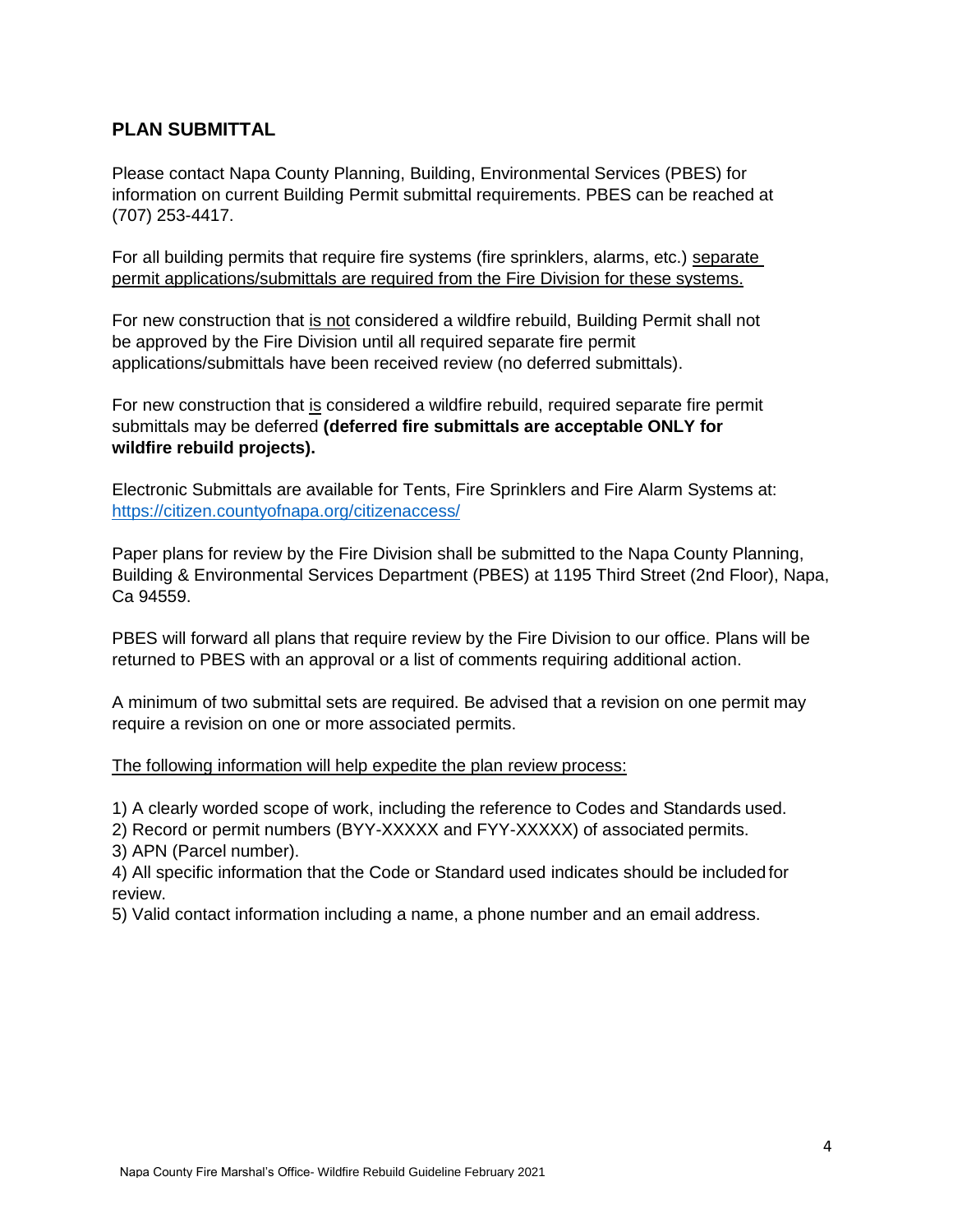### <span id="page-4-0"></span>I-ROADWAY/DRIVEWAY REQUIREMENTS

All Fire Department required access shall comply with the current Napa County Road & Streets Standards (RSS). Please refer to the RSS for detailed information. The standards can be found online at the Napa County Planning, Building & Environmental Services - Engineering Division Forms & Documents.

<http://www.countyofnapa.org/PBES/Engineering/>

#### **For structures destroyed by wildfire:**

In addition to any applicable exceptions contained in Sections 3 and 5 of the RSS, rebuilds within Napa County will not be subject to current RSS requirements if they meet the following two conditions:

1. The replacement structure's area (square footage) will not be greater than 100% percent of the lost structure's area as defined by 2019 California Building Code, Chapter 2 (Area, Building). 2. The Napa County Fire Marshal determines the driveway was not a contributing factor in delaying or prohibiting emergency responders from accessing the original structure for safe evacuation during the disaster.

If both of these conditions cannot be met, then the rebuild shall be considered new construction and subject to the current RSS requirements.

Contact the Fire Marshal's office to have roadways evaluated at 707-299-1464.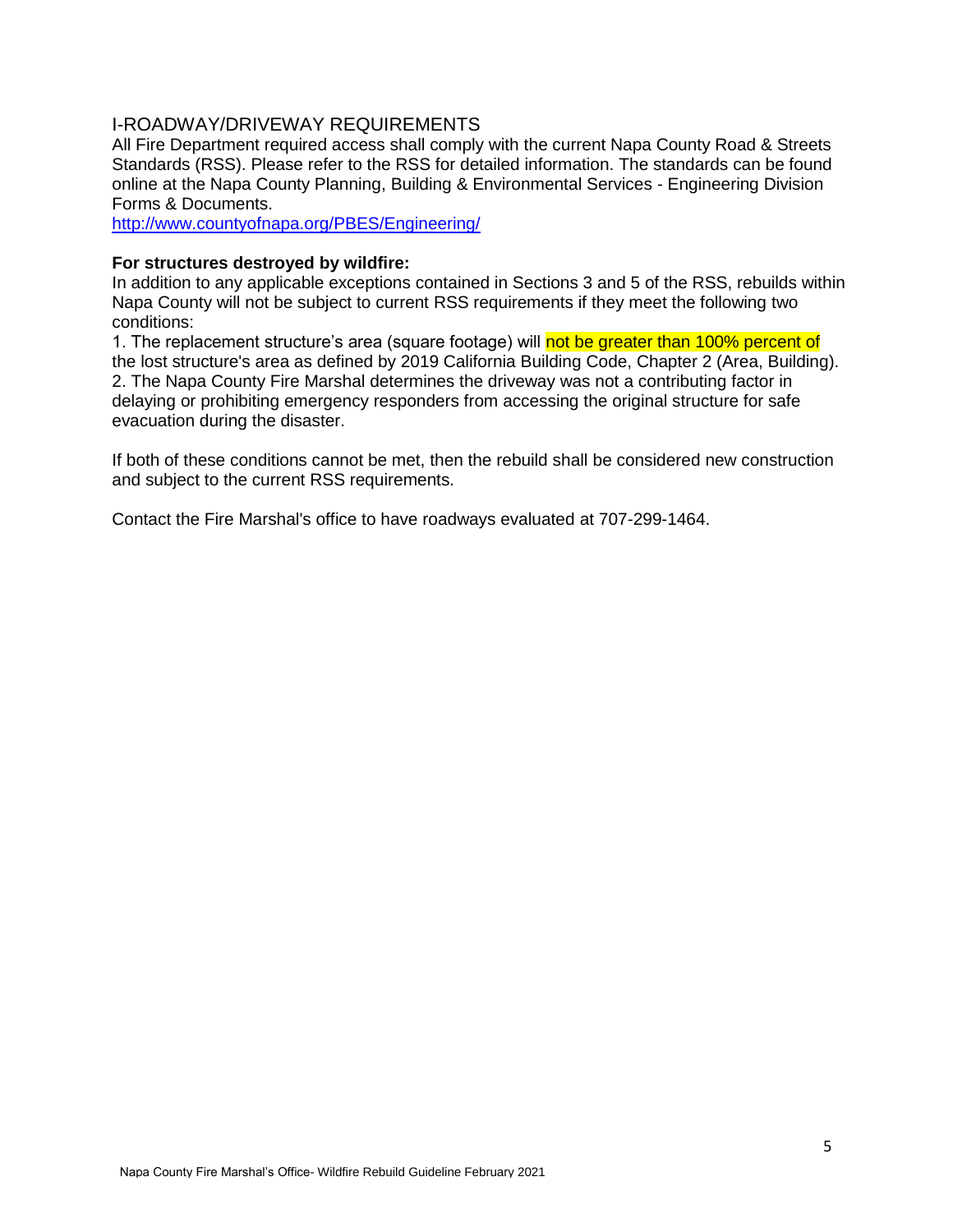# <span id="page-5-0"></span>II-FIRE PROTECTION WATER SYSTEMS

- 1) Where a municipal fire hydrant is not within  $\frac{1}{2}$  mile of the structure by road, onsite water for fire suppression will be required.
- 2) Water storage shall be sized in accordance with 2019 California Fire Code Appendix B, section B105.3. Where the site is more than  $\frac{1}{2}$  mile from a municipal hydrant, NFPA 1142 chapter 4 shall be used to determine "fire flow". For automatic sprinkler system demand and hose stream allowances, NFPA 13,13D or 13R will be used depending on the application.
- 3) Domestic water and water to operate the sprinkler system shall be in addition to the amount required for "fire flow".
- 4) Wet Draft Hydrant system piping shall be a minimum of 4" and shall be a minimum of Schedule 40 pipe. Pipe riser shall be ductile iron with a minimum 4-inch gate valve and  $4\frac{1}{2}$  inch national hose male outlet with cap and 2  $\frac{1}{2}$  national hose reducer attached. The wet draft hydrant outlet must be within 24 inches to 36 inches above finished grade.
- 5) Wet Draft Hydrants shall be painted red and have 1 inch white letters posted on it to read: "WET DRAFT".
- 6) Hydrants shall be located no closer than 40 feet and no further than 150feet from the residence or building.
- 7) The hydrant shall be located centered in a turnout area of a driveway and shall be within 5 feet to the edge of driveway. The fire hydrant turnout location shall be established in an area separate from the fire apparatus turn around. The fire hydrant turnout area is for fire apparatus to be parked during drafting operations and shall not interfere with the fire department access to and from the structure.
- 8) Where required, hydrants shall have vehicle impact protection.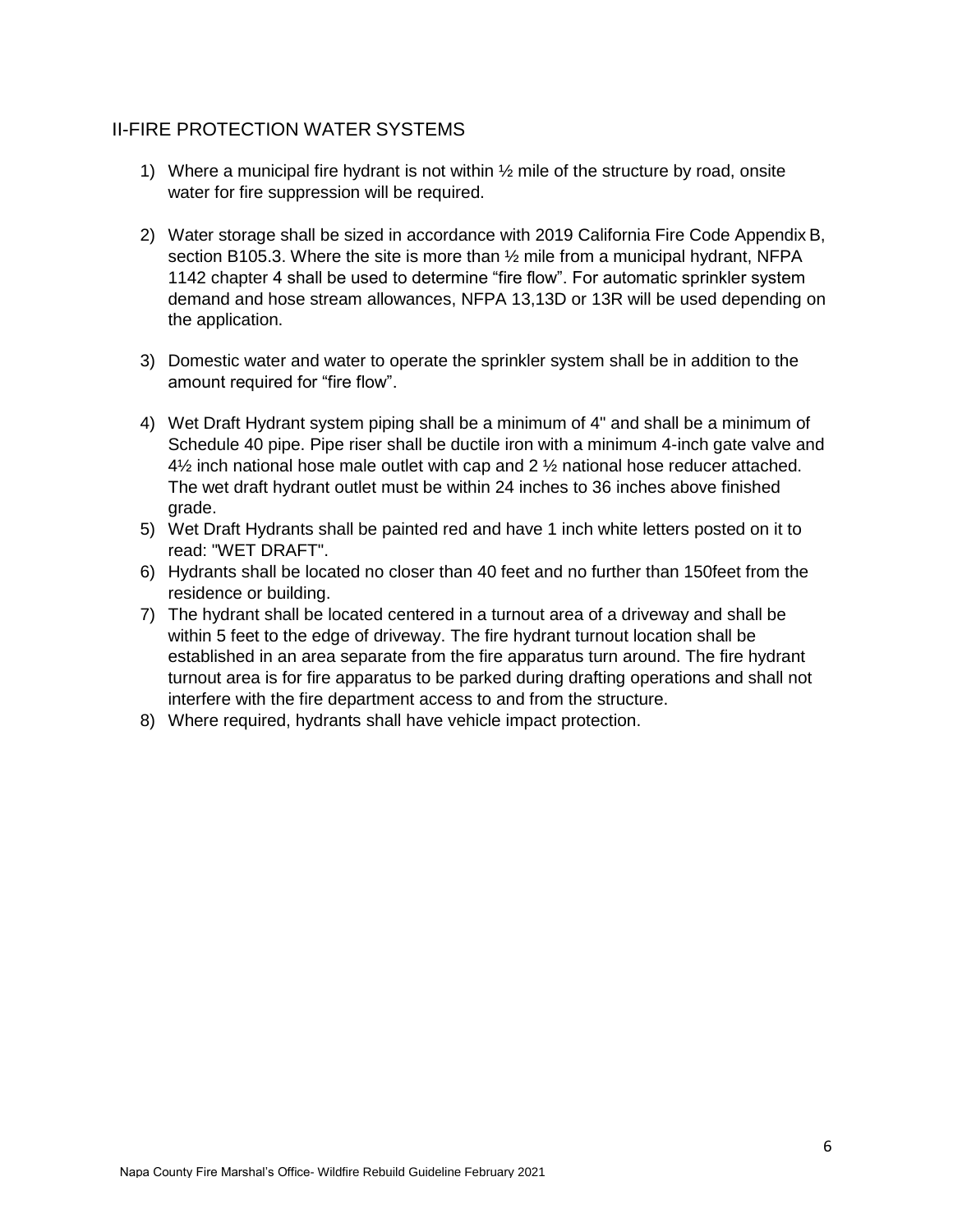# <span id="page-6-0"></span>II- FIRE SPRINKLER SYSTEMS

All amendments found in 2019 California Fire Code Chapter 80 for NFPA 13 and NFPA 13R shall apply. **NOTE:** At the time of release, the 2019 California Fire Code specifies the 2016 editions of NFPA 13, NFPA 13D and NFPA 13R (not the 2019 edition).

# **Plan Submittal requirements:**

See 2016 NFPA 13 Section 23.1.3 or 2016 NFPA 13R Section 8.1.7 for information that should be included with the submittal. At least one copy of all hydraulic calculations and material specifications sheets with the plan set. Submit plans separately from the building set, for a separate permit. See page 5 of this document for general information.

# **Where required: (\*21)**

In addition to the requirements of 2019 California Fire Code Sections 903.2.1 through 903.2.18 903.2.12, an approved automatic fire sprinkler system shall be installed and maintained in all occupancies as follows:

- 1. Throughout all new buildings with a gross floor area of 3,600 square feet or greater; or
- 2. Throughout all additions to buildings already provided with an automatic fire sprinkler system; or
- 3. Throughout the entire building when an addition or expansion of 50% or greater of the existing square footage occurs within any three year period and the resulting building exceeds 3,600 square feet total floor area; or
- 4. Throughout an entire building which exceeds 3,600 square feet when repair of significant structural damage to the existing building (caused by fire, flood or earthquake, for example) requires rebuilding of 50% of the building structure.

Exceptions:

- 1. Group R-3 along with Group U garages or carports that are attached to and accessory to the R-3 occupancy (See residential development guide for requirements)
- 2. Buildings that are exclusively Group U Agricultural Buildings as defined in Appendix C of the building code.

#### **Installation requirements:**

- 1. In occupancies other than group I and R (where required above) fire sprinklers shall be installed in accordance with 2016 NFPA 13 as amended in 2019 California Fire Code, Chapter 80.(\*22)
- 2. In group R occupancies other than R-3, (where required above) Fire Sprinklers shall be installed in accordance with 2016 NFPA 13R as amended in 2019 California Fire Code, Chapter 80.(\*23)
- 3. For Group R-3 occupancies please refer the Napa County Fire Marshal's office Residential development Guideline.
- 4. Under specific conditions sprinklers may be omitted from elevator hoist ways and machine rooms (\*34).

<sup>(\*21)</sup> Napa County Municipal Code Section 15.32.090

<sup>(\*22) 2019</sup> California Fire Code Section 903.3.1.1

<sup>(\*23) 2019</sup> California Fire Code Section 903.3.1.2

<sup>(\*34) 2019</sup> California Fire Code, Chapter 80, amendment to 2016 NFPA 13 Section 8.15.5.3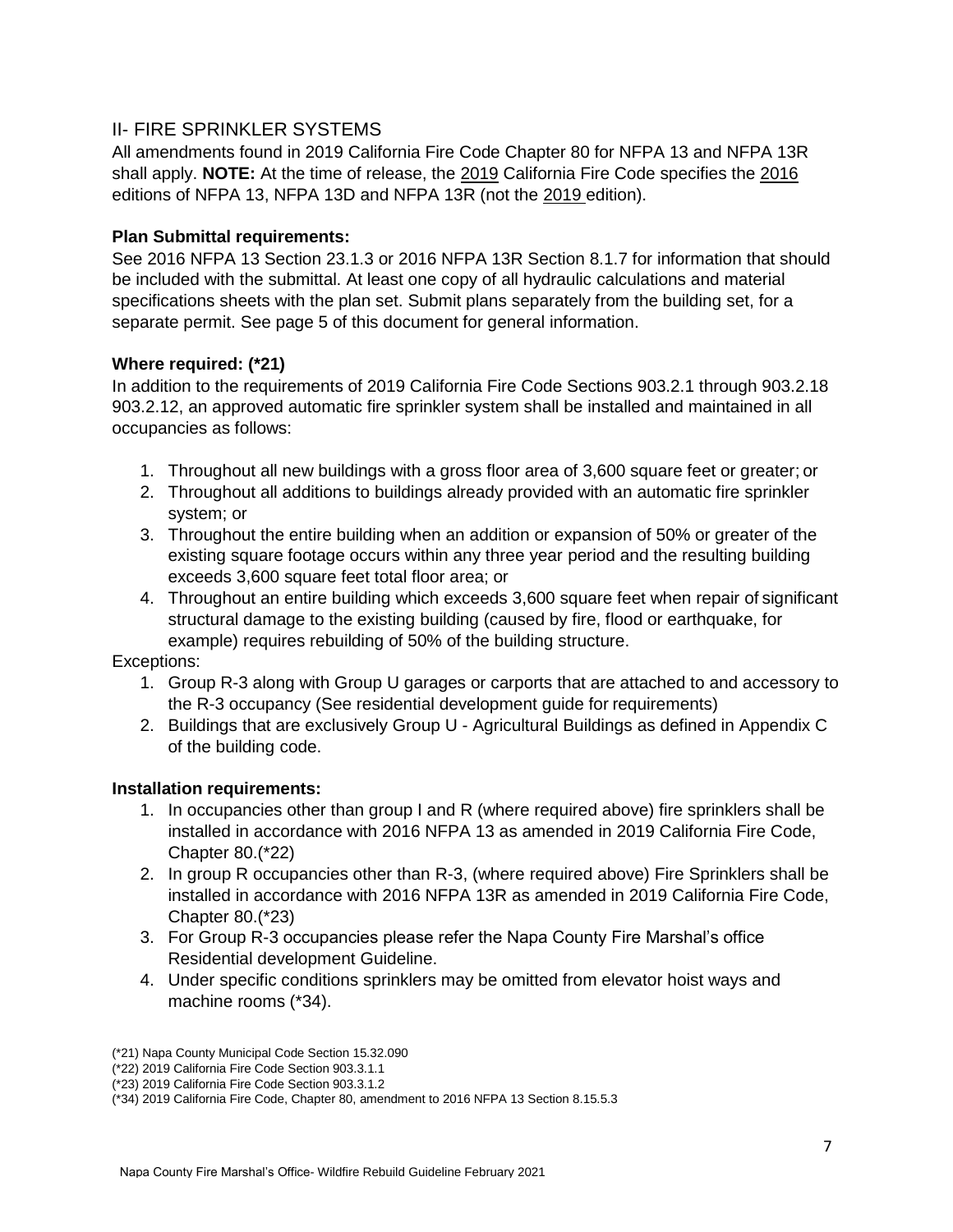# <span id="page-7-0"></span>II- FIRE SPRINKLER SYSTEMS (continued)

#### **Fire Department Connections (FDC):**

1. Location, hose threads, access, clear space, physical protection, signs and backflow preventions shall be in accordance with 2019 California Fire Code Section 912.

#### **Sprinkler System Supervision and Alarms:**

- 1. Unless the exceptions of 2019 California Fire Code Section 903.4 are met, Fire Sprinkler systems shall be electrically supervised by a California State Fire Marshal Listed fire alarm control unit, which shall be monitored by an approved central station. (\*25)
- 2. All High Volume Low Speed Fans (HVLS) shall be interlocked to shut down immediately upon receiving a water flow signal from the alarm system in accordance with the requirements of NFPA 72 (\*33)

#### <span id="page-7-1"></span>III- COMMERCIAL KITCHEN SYSTEMS

#### **Plan Submittal requirements:**

See 2017 NFPA 17A Section 6.3 for information that should be included with the submittal. Submit plans separately from the building set, for a separate permit. See page 5 of this document for general information.

- 1) Commercial kitchen exhaust hoods shall comply with the requirements of the California Mechanical Code. A type I hood shall be installed at or above all commercial cooking appliances and domestic cooking appliances used for commercial purposes that produce grease vapors. (\*27)
- 2) All systems required to have a Type I hood system in 2019 California Fire Code section 609 shall be provided with and an approved automatic fire extinguishing system. (\*28)
- 3) In buildings otherwise required to have a monitored fire system, the automatic extinguishing system shall also be monitored by the system in accordance with 2016 NFPA 72. (\*29)
- 4) Fire extinguishers provided for the protection of cooking grease fires shall be of an approved type compatible with the automatic fire-extinguishing system agent and in accordance with 2016 California Fire Code Section 904.12.5. A class K-extinguisher shall be provided within 30' of the hazard. (\*26)

#### <span id="page-7-2"></span>IV- STANDPIPE SYSTEMS

1) In buildings provided with a fire alarm or sprinkler monitoring system, system water supply valves in the fire mains shall be supervised. (\*35)

(\*25) 2019 California Fire Code Section 903.4

(\*27) 2019 California Fire Code Section 608

- (\*28) 2016 California Fire Code Section 904.2.2
- (\*29) 2019 California Fire Code Section 904.3.5

<sup>(\*26) 2019</sup> California Fire Code Section 906.4, CCR, title 19, Division 1 section 573(a) through (c)

<sup>(\*33) 2016</sup> NFPA 13 Section 11.1.7 (4)

<sup>(\*35) 2019</sup> California Fire Code, Chapter 80, amendment to 2016 NFPA 14 Section 6.3.7.1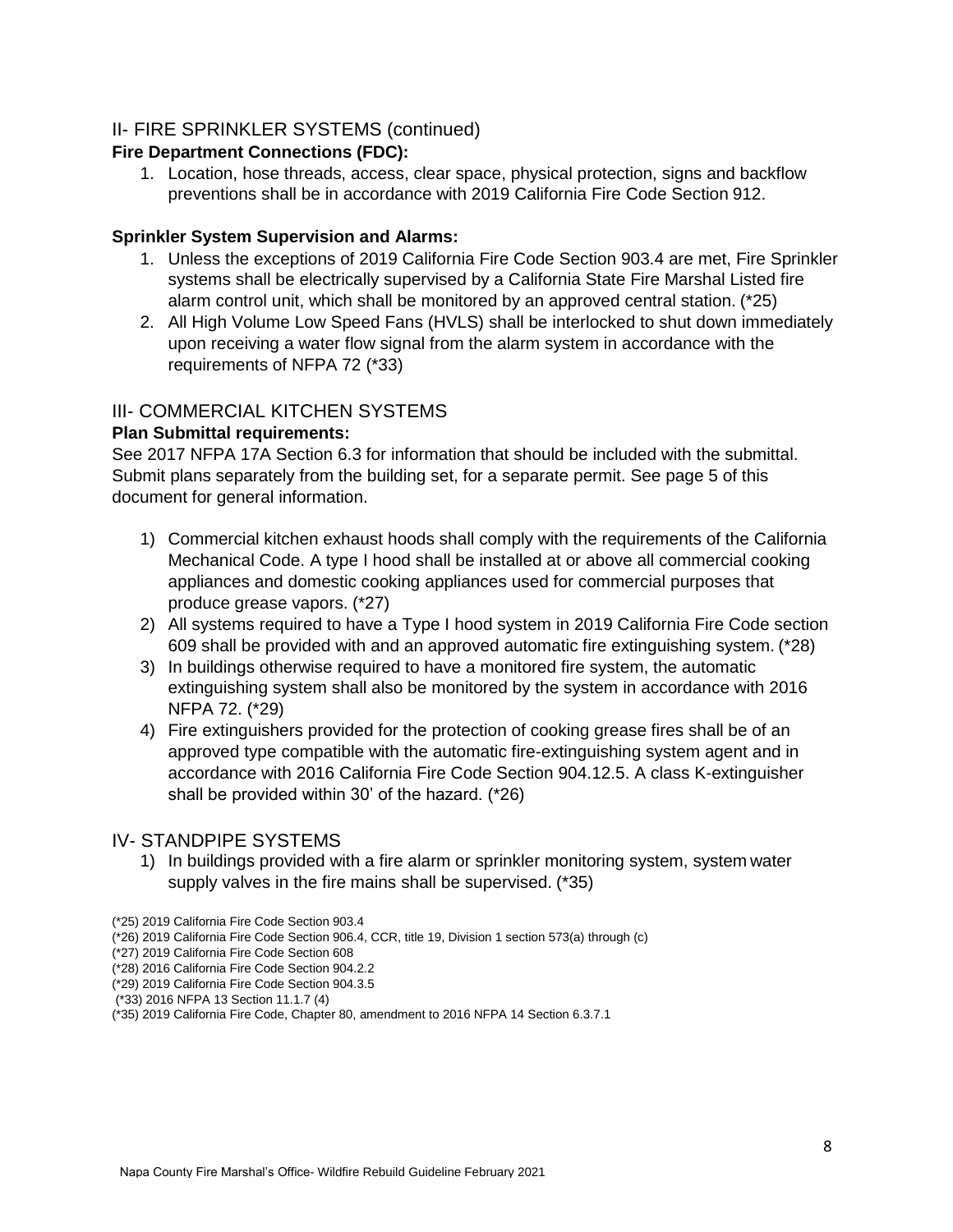# <span id="page-8-0"></span>V- FIRE EXTINGUISHERS

- 1) Portable fire extinguishers shall be located to be readily accessible. Type, location and spacing throughout the facility shall be in accordance with 2019 California Fire Code Section 906.
- 2) Fire extinguishers shall have State Fire Marshal's service tag. Extinguishers under 40 pounds shall be mounted so the top is less than 5' above finished floor, withinminimum 75' feet of travel distance between each extinguisher and exits or as required by 2019 California Fire Code Section 906.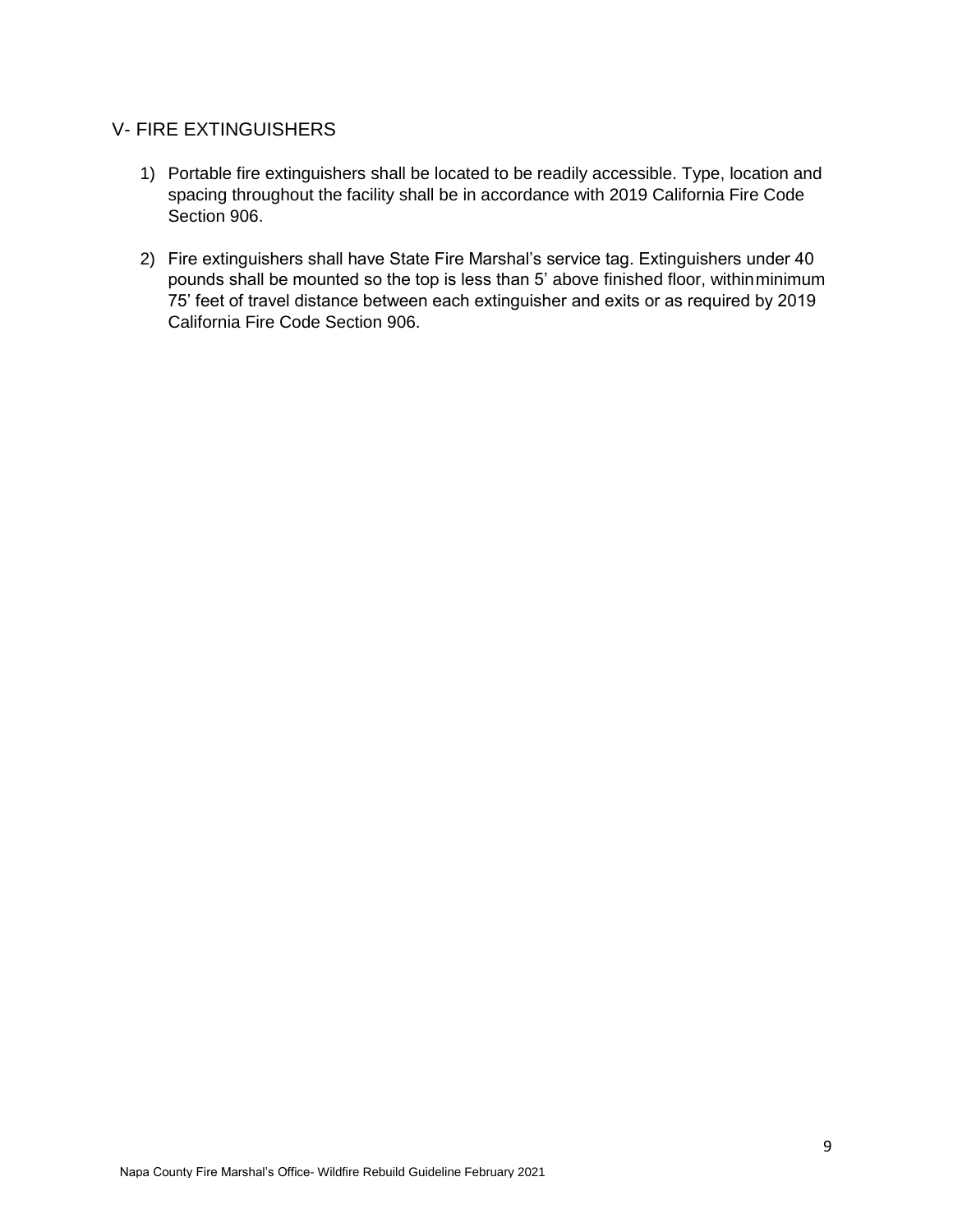# <span id="page-9-0"></span>VI- FIRE ALARM AND DETECTION SYSTEMS

See 2019 California Fire Code Section 907.1.2 for information that should be included with the submittal. Submit plans separately from the building set, for a separate permit. See page 5 of this document for general information.

- 1) All amendments found in 2019 California Fire Code Chapter 80 for NFPA 72 shall apply.
- 2) An approved manual fire alarm system conforming to the provisions of 2019 California Fire Code Section 907.2.1 shall be provided in Type 1 or 2 winery caves containing restrooms, wine laboratories or wine libraries and all Type 3 wine caves. (\*31)
- 3) All High Volume Low Speed Fans (HVLS) shall be interlocked to shut down immediately upon receiving a water flow signal from the alarm system in accordance with the requirements of NFPA 72 (\*33)
- 4) Air moving systems supplying air in excess of 2,000CFM to enclosed spaces shall be equipped with an automatic shut off activated by a supervised duct smoke detector, in accordance with 2019 California Mechanical Code Section 608. (\*36)
- 5) Where elevator hoist ways, machine rooms, control rooms and control spaces containing elevator equipment are protected with automatic fire sprinklers, a means installed in accordance with NFPA 72 Section 21.4 shall be provided to disconnect automatically the main line power supply to the affected elevator prior to the application of water. (\*43)
- 6) Fire Alarm Communicator upgrade Permits are available at reduced fees, see memorandum dated 4/14/2020 at the back of this document.

(\*33) 2016 NFPA 13 Section 11.1.7 (4)

<sup>(\*31)</sup> Napa County Municipal Code Section 15.12.130

<sup>(\*36) 2019</sup> California Mechanical Code Section 608.1

<sup>(\*43) 2019</sup> California Building Code Section 3005.5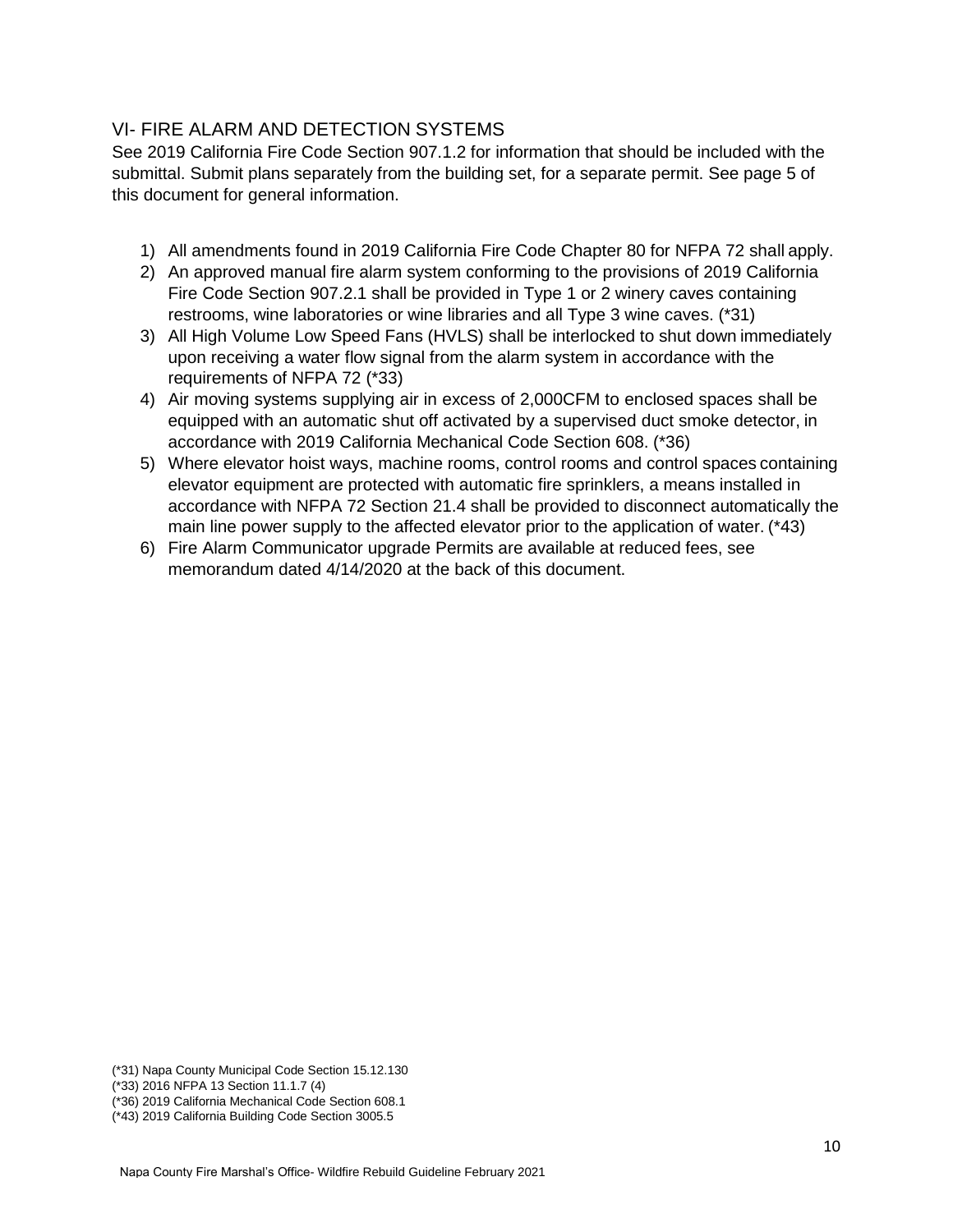#### <span id="page-10-0"></span>VII- EMERGENCY RESPONDER RADIO COVERAGE

1) Emergency responder radio coverage in new buildings shall comply with 2019 California Fire Code Section 510.

The code requires that the signal coverage within the building be equaled to the existing signal coverage measured at the exterior of the building for "emergency responders" (this includes law enforcement as well as the fire department).

Please contact the Communications Department at (707) 299-1326 for details regarding frequencies other technical details.

# <span id="page-10-1"></span>VIII- FIRE DEPARTMENT ACCESS

- 1) Fire apparatus access roads shall be provided and maintained in accordance with 2019 California Fire Code Sections 503.1.1 through 503.1.3 and the Napa County Road and Street Standards. (\*44)
- 2) A secure key entry system shall be required for all commercial facilities and security gates in the Napa County.
- 3) The gate access Knox key switch is #3501 or #3502. Knox padlock for a manual gate is #3770. Key switches for gates shall be located on keypad.
- 4) Contact the Fire Marshal's office for site specific information.
- 5) Ordering from Knox Co can be done via the KNOX website @ [www.knoxbox.com o](http://www.knoxbox.com/)r calling, 800-552-5669, use the department code #PS-01-0176-03-82 or specify CAL FIRE/NAPA CO FIRE.

(\*44) Napa County Municipal Code Section 15.32.070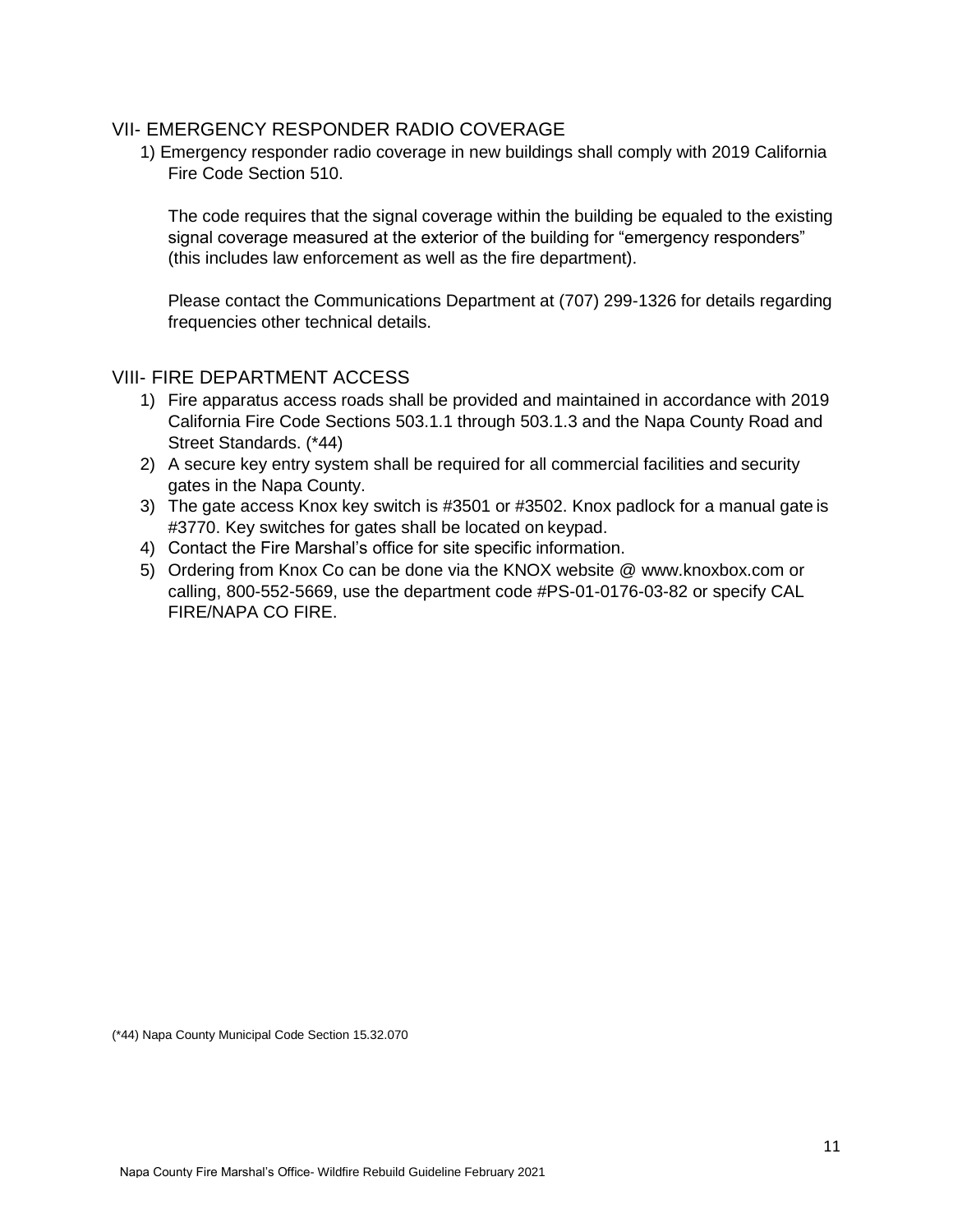# <span id="page-11-0"></span>IX- WINERY CAVES

Please see the 2019 California Building Code Section 446 for general information.

- 1) Caves meet the definition for a "building" as defined in chapter 2 of the 2019 California Building Code. As such, **caves** of all types **in excess of 3,600 square feet** shall be provided with an **automatic sprinkler** system.(\*21)
- 2) Napa County Municipal Code amendments for Winery Caves shall apply to all new Winery Caves and all additions to existing Winery Caves.(\*37)
- 3) **Type 3 Winery Caves** are defined as "Natural or manmade caves used for the storage and/or processing of wine at a winery facility. Type 3 winery caves are accessible to the public on guided tours or by hosted events. Any cave or portion of a cave that exhibits any of the following is also considered to be a Type 3 cave: 1.**Contains an area classified as a Group A** occupancy. 2. Contains an area classified as other than Group F or S occupancy. 3. Is constructed or furnished with any amount of combustible materials not otherwise permitted in this section. (\*38)
- 4) An approved **manual fire alarm system** conforming to the provisions of 2019 California Fire Code Section 907.2.1 shall be provided in: 1. **Type 1 or Type 2 winery caves containing restrooms, wine laboratories or wine libraries. 2. All Type 3 winery caves**. (\*39)
- 5) Caves or portions of caves classified as **Type 3** shall be provided with an **automatic sprinkler** system.(\*41)
- 6) Emergency Responder Radio Coverage in accordance with 2019 California Fire Code Section 510 shall be provided in all caves.

<sup>(\*37)</sup> Napa County Municipal Code Section 15.12.050

<sup>(\*38)</sup> Napa County Municipal Code Section 15.12.060

<sup>(\*39)</sup>Napa County Municipal Code Section 15.12.130

<sup>(\*40)</sup>Napa County Municipal Code Section 15.12.150, 2016 California Fire Code Section 510

<sup>(\*41)</sup>Napa County Municipal Code Section 15.12.120

<sup>(\*42) 2016</sup> California Building Code Section 303.1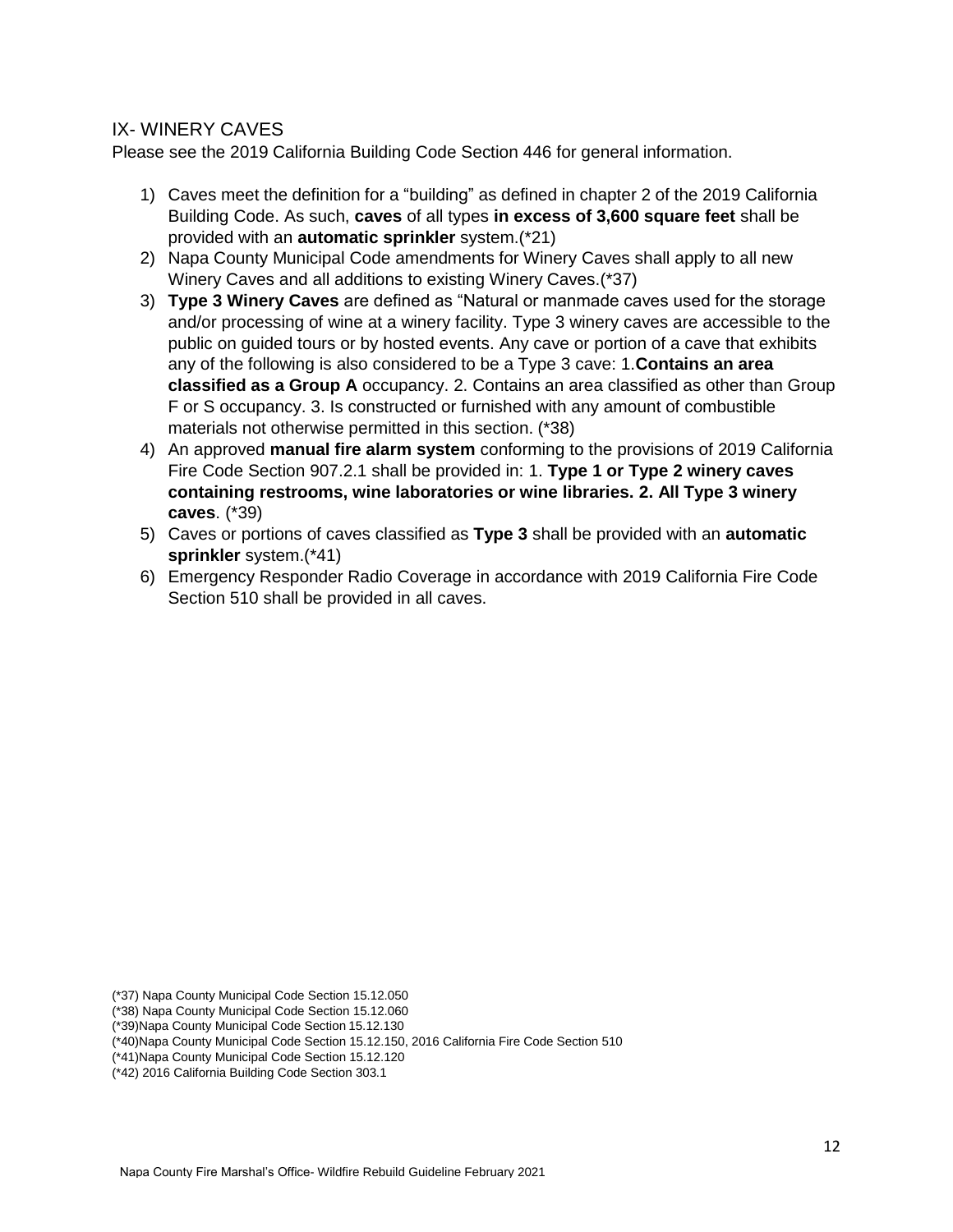# <span id="page-12-0"></span>X- TELECOMUNICATION FACILITIES

# **Show on all submittal drawings how the requirements of Napa County Municipal Code Sections 18.119.080 and 18.119.150 (below) are being met.**

#### Napa County Municipal Code Section 18.119.080:

All radio, television and voice communication facilities providing service to government or the general public shall be designed to survive a natural disaster without interruption in operation. To this end all the following measures shall be implemented:

1. Non-flammable exterior wall and roof covering shall be used in the construction of all buildings;

2. Openings in all buildings shall be protected against penetration by fire and wind-blownembers;

3. The telecommunication tower when fully loaded with antennas, transmitters, other equipment, and camouflaging shall be designed to withstand the forces expected during the "maximum credible earthquake." All equipment mounting racks and equipment used shall be anchored in such a manner that such a quake will not tip them over, throw the equipment off its shelves, or otherwise act to damage it;

4. All connections between various components of the facility and with necessary power and telephone lines shall be protected against damage by wildfire, flooding, and earthquake; and

5. A self-contained emergency power supply capable of operating the facility for at least twenty-four hours and protected against damage from wildfires and earthquakes shall be installed.

#### Napa County Municipal Code Section 18.119.150:

All telecommunication facilities shall be designed and operated in such a manner so as to minimize the risk of igniting a wildfire or intensifying one that otherwise occurs. To this end all of the following measures shall be implemented:

1. At least one-hour fire resistant interior surfaces shall be used in the construction of all buildings;

2. Monitored automatic fire extinguishing systems approved by the Napa County fire chief shall be installed in all equipment buildings and enclosures;

3. Sheriff/fire department rapid entry (KNOX) systems shall be installed as required by the firechief;

4. Graveled areas at least ten feet wide shall be installed completely around all new structures including telecommunication towers. Fuel modification zones of the minimum width specified in Public Resources Code Section 4291 shall be established and thereafter maintained around these graveled areas; and

5. All tree trimmings and trash generated by construction of the facility shall be removed from the property and properly disposed of prior to building permit finalization or commencement of operation, whichever occurs first.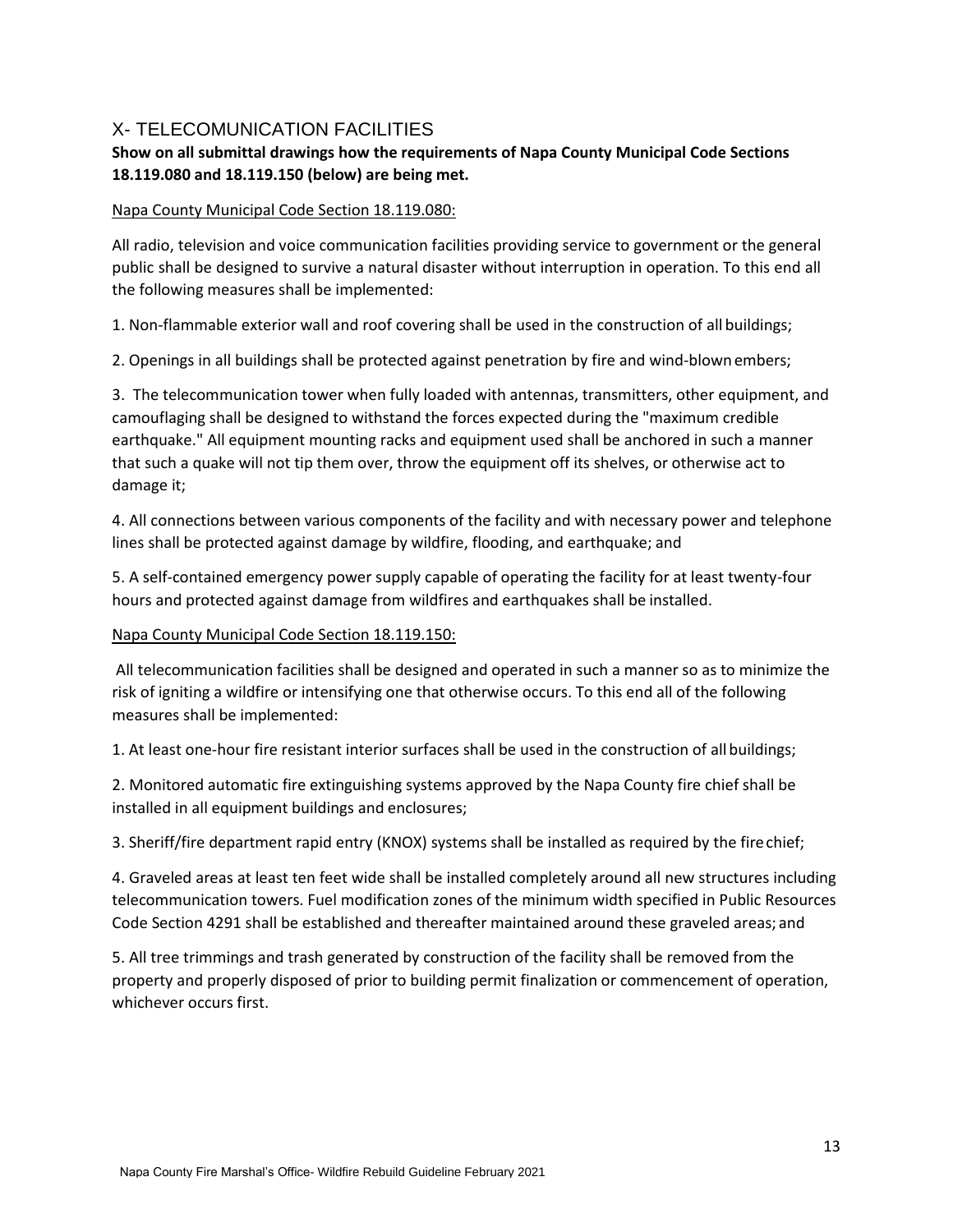# <span id="page-13-0"></span>XI- FIRE HYDRANTS:

- 1) Fire hydrants shall be provided in accordance with the CFC Appendix C. Fire hydrant locations shall be shown on scaled civil drawings.
- 2) All commercial fire hydrants shall have two 2  $\frac{1}{2}$  -inch outlets with one 4  $\frac{1}{2}$  outlet and shall have male National Hose thread connections.
- 3) Hydrants shall be located within 250 feet from the exterior of the building as measured along approved vehicular access roads.
- 4) Hydrants shall be located a minimum of 40 feet from buildings it serves. An accessible shutoff control valve within 20' of the hydrant is required.
- 5) Blue reflective markers shall be installed to identify locations of all fire hydrants. Locate 12" from centerline of hydrant side of road and perpendicular to the hydrant.
- 6) Hydrant body shall be painted Chrome Yellow. Tops and caps should indicate the available GPM. Below 500 GPM shall be red, 500-999 GPM shall be orange, 1000-1499 GPM shall be green, and 1500 GPM or more shall be light blue.
- 7) Fire hydrants clearance shall be a minimum of 18 inches from the center of the 4  $\frac{1}{2}$ -inch discharge to finished grade level and 36 inches horizontal in all directions.
- 8) The minimum main size of all fire hydrants shall be 6 inches in diameter. Piping shall be installed with materials approved per current Standard NFPA 24 for the installation of Underground Fire Protection Mains.
- 9) Parking prohibited within 15' in either direction of hydrant and shall have approved red striping and/or signage per CA Vehicle Code §22514.